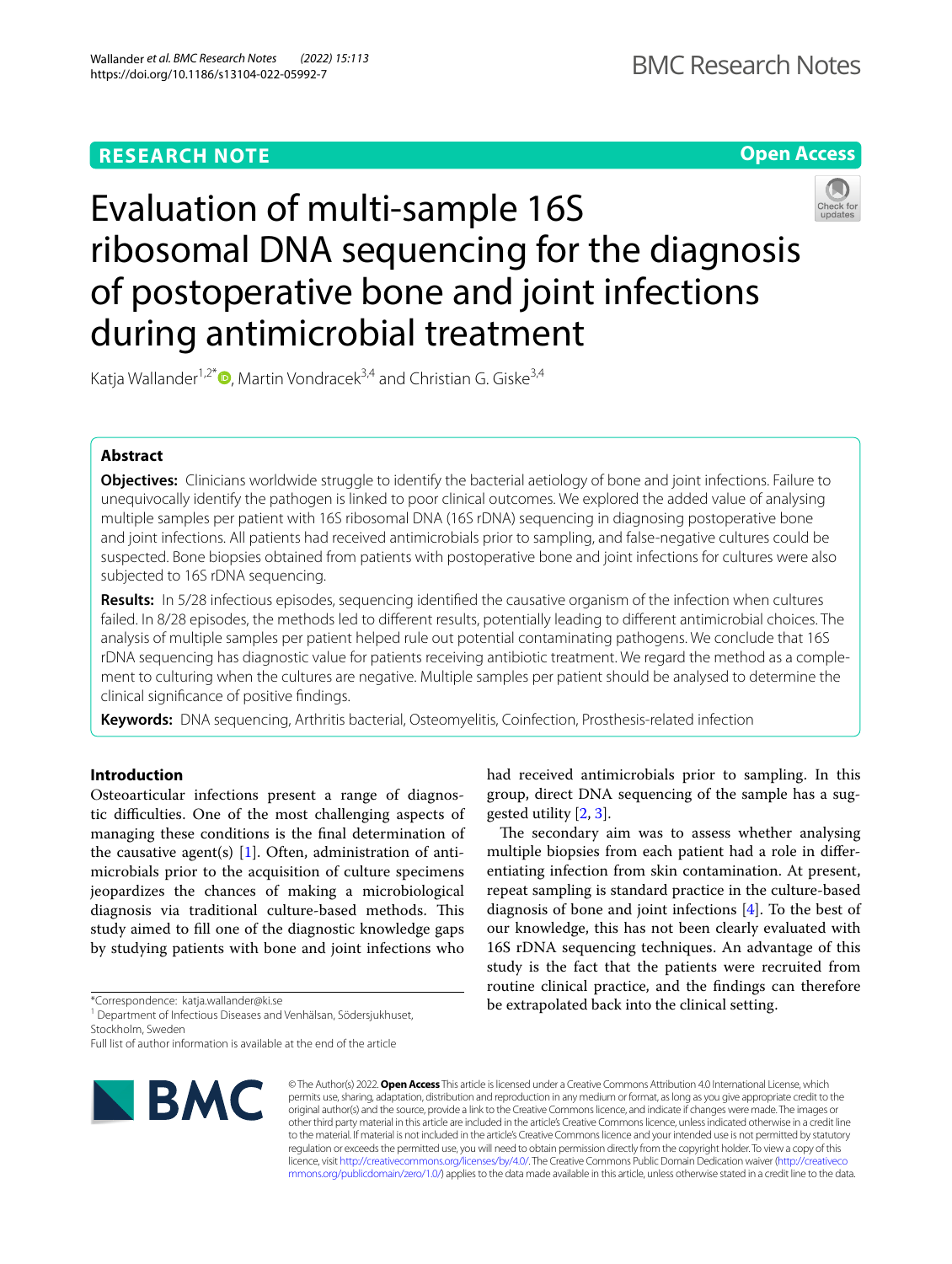# **Main text**

#### **Methods**

Over a period of 4 months, pieces of bone and joint tissue measuring at least  $1 \text{ mm}^3$  were collected from all biopsy specimens arriving for cultures at Karolinska University Laboratory, Stockholm, Sweden. These samples were frozen. The remaining biopsy tissue was cultured for 6 days in Fastidious Anaerobe Broth (FAB) (LAB M Limited, Topley House, UK). Positive broth cultures were subcultured for at least 2 days on blood agar (aerobic and anaerobic), haematin agar (5% CO2) and CLED agar. All samples were collected perioperatively. Referrals of the frozen biopsies were identifed, biopsies from Karolinska University Hospital in Solna and Danderyd Hospital (with a total inpatient capacity of 900 and 425 beds at the time of the study, respectively) were chosen, and the respective patient charts were reviewed. Patients who met the criteria for PJI and FRI [\[4](#page-5-3), [5](#page-5-4)] or sufering from postoperative septic arthritis, defned as a case of septic arthritis after a surgical procedure such as arthroscopy or cruciate ligament reconstruction, who were receiving preoperative antibiotic treatment were included in the study. Preoperative antibiotic treatment was defned as any antibiotic given within 14 days of the surgical intervention to obtain the biopsies. Antibiotic prophylaxis was included in this defnition.

Sample tissue was subjected to automated total DNA extraction using the DNA mini protocol for the Biorobot M48 (Qiagen, Hilden, Germany) according to the manufacturer's instructions. Approximately 100 mg of tissue was subjected to an overnight incubation in Proteinase K and G2 bufer, followed by automated extraction using the Biorobot. Following DNA extraction, an $\sim$ 460-bp region of the 16S rRNA gene was amplifed by real-time PCR followed by a chemical purifcation protocol (Exo-ProStar) and standard dideoxy nucleotide sequencing based on the Big Dye® Terminator v.3.1 Cycle Sequencing Kit and the Big Dye® XTerminator<sup>™</sup> Purification kit. The obtained labelled sequences were separated by capillary electrophoresis technology in an ABI 3100 Genetic Analyser (Applied Biosystems, Foster City, CA, USA) [[6\]](#page-5-5).

<span id="page-1-0"></span>The DNA sequences were analysed by Seqscape software (Applied Biosystems, Foster City, CA, USA), and nucleotide BLAST database searches were performed for bacterial identifcation. When mixed chromatograms were encountered, the analysis was carried out with the RipSeq Mixed web application iSentio AS (Bergen, Norway). The culture results were blind to the person analysing the sequencing results. Equivalently sequencing results were blind to the person analysing the culture results. Two patients with two biopsies indicating noninfected tissue but matching primary orthopaedic interventions were used as negative controls in addition to the internal negative controls in the assay (sterile water). The general recommendation in Sweden for PJI and FRI is to culture fve separate synovial or bone biopsies in each case of infection and to label the bacterium as the aetiology of the infection if it is present in 3/5 biopsies. However, since it is difficult to sample smaller infected orthopaedic implants fve times, we expected to identify multiple cases with less than fve biopsy specimens per case. Hence, in our study, a bacterial species was considered an aetiological agent in the infectious episode when it was present in at least half of the biopsies. Likely, environmental contaminants were excluded from the analyses; mainly bacterial species often found in background control samples, such as *Sphingmononas*, *Ralstonia*, and *Lysobacterium*.

### **Results**

In total, 249 biopsies from 77 patients were collected over the 4-month period of study enrolment. Twentyfve patients with 87 biopsies met the inclusion criteria. Of the patients, 68 percent (17/25) were male and 32%  $(8/25)$  female. A flow chart of the study inclusion/exclu-sion process is displayed in Fig. [1.](#page-1-0) The average age was 54 years. Three patients were sampled twice: one patient on days 0 and 8, the second patient on days 0 and 11, and the third patient on days 0 and 14. We decided to consider these three patients as having had two episodes of

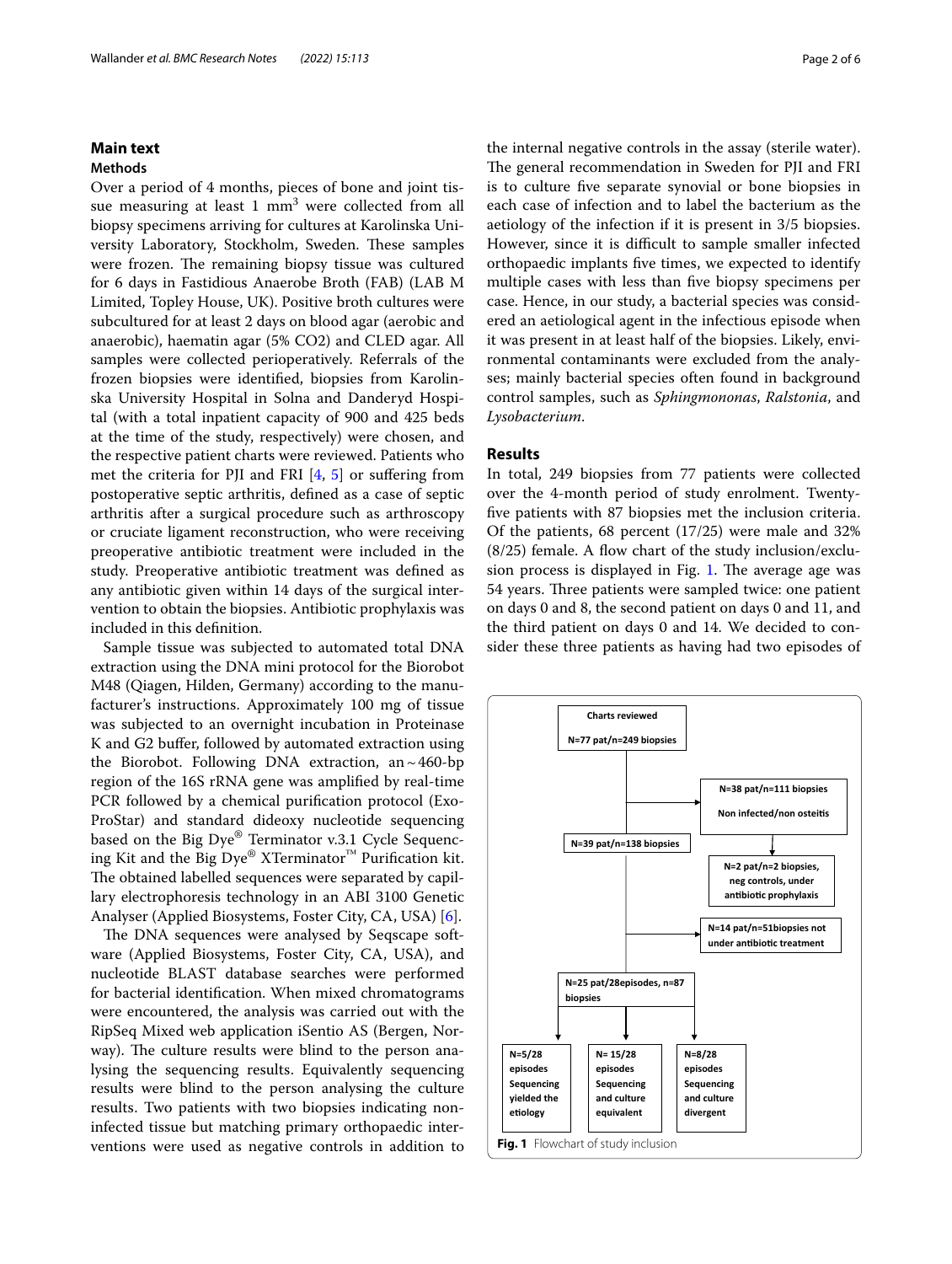infection, making the total number of patients 25 with 28 infectious episodes. Twenty-nine percent (8/28) of the episodes were PJI, 57% (16/28) were FRI and 14% (4/28) were postoperative septic arthritis. On average, sequencing was performed on three biopsies per infectious episode. The corresponding average for cultures was four biopsies. The discrepancy was due to some biopsies being too small to perform safe division/separation. In this case, the cultures were always prioritized.

The sequencing and culture results are displayed in Table [1](#page-3-0) and Fig. [1.](#page-1-0) In 5/28 episodes, sequencing of several samples identifed likely environmental contaminants or provided a more accurate conclusion on the aetiology (Table [2\)](#page-4-0). Culturing of multiple samples provided a more accurate aetiology or ruled out contaminants in 6/28 episodes. For patient #4, multi-sample sequencing helped rule out a pathogen as the causative agent of the infection and instead labelled the pathogen as a contaminant. In this case, *Klebsiella* spp. was found in the sequencing results of only one biopsy sample. The other five biopsies showed other findings. The corresponding cultures from the same episode were either negative or showed a variety of coagulase-negative staphylococci, also indicative of contamination. There were also two cases in which the presence of *Bacillus* spp. was interpreted diferently due to multi-sample sequencing. In patient #5, *Bacillus*  spp. was labelled as a contaminant when identifed in 1/3 of the biopsies. The corresponding cultures were negative. In patient #7, however, *Bacillus* spp. was labelled as responsible for the infection when present in 4/4 sequenced biopsies. In the same patient, the corresponding cultures were negative. In 5/28 episodes, sequencing provided the aetiology of the infection when cultures failed. Here, sequencing identifed the responsible bacteria in 4/28 culture-negative episodes, and in 1/28 episodes, sequencing gave the full polymicrobial aetiology. In one episode, a highly signifcant microbial fnding, *Staphylococcus aureus*, was identifed with sequencing but not with cultures. In four episodes, culture failed to identify *Bacillus* spp. and *Enterobacterales* (Patients #7, 9, 22, and 25). The culture and sequencing results agreed in 15/28 episodes. In 8/28 episodes, sequencing and cultures produced divergent results. The negative control specimens showed no detectable ribosomal DNA, and the internal control assays were also negative.

## **Discussion**

Analysing several biopsies with sequencing in each case of infection was of major clinical importance in selected cases. In contrast, the same and more universally accepted modus operandi to culture several biopsies per infectious episode was of value compared to sequencing in only one additional case (6/28 vs. 5/28 episodes). We argue that several biopsies should be analysed per patient with osteoarticular infections if the patient has received antibiotic therapy. Repeat sampling mitigates the risk of contamination regardless of whether culture-based or sequencing methods are used. This approach will increase costs but logically, cost should not be the only aspect considered, as with cultures. The question of how many biopsies to analyse per patient remains unanswered. Patel et al. concluded that four samples allow for an accurate diagnosis using culture-based methods [[7](#page-5-6)]. Our sample numbers are not large enough to either refute or substantiate this statement.

In this cohort of patients who received antimicrobials prior to sampling, we estimate that sequencing provided the aetiology of the infection in 5/28 episodes when cultures failed or did not show the complete polymicrobial aetiology (as in case #9). Similar results were achieved in a study by Bemer et al. [\[8\]](#page-5-7), where sequencing yielded a bacterial diagnosis of PJI in 50% of culture-negative cases in patients receiving antibiotic treatment. Additionally, Parvizi et al. concluded that next-generation sequencing identifed aetiologies in 9/11 culture-negative cases [[2](#page-5-1)]. Based on our results and the results by Bemer and Parvizi, we regard sequencing as an important complement to cultures that should be utilized in cases where false-negative cultures are suspected. One possible approach would be to preserve peri-operative biopsy material and perform sequencing only when there is a negative culture. This is logistically challenging but given the unacceptably poor outcomes of patients with culture-negative PJI [\[9\]](#page-5-8), this approach may be of critical importance.

Among the cases where the sequencing and culture results difered, the majority were of cultures detecting more potential contaminants. These were mainly bacterial species of low virulence. This finding has also been seen in other studies [\[10](#page-5-9)]. Since foreign material was present in all episodes that led to difering sequencing and culture results in our study, it can be hard to exclude or verify whether these low virulent bacteria are causing the infection. This is well known since low virulent bacteria such as *Cutibacterium acnes* and CoNS have the ability to infect foreign material differently than native tissue  $[11]$  $[11]$ . This further stresses the importance of diagnostic algorithms to help clinicians judge such results. Importantly, culture media have the potential to enrich environmental contamination, whereas no such media is used when performing sequencing. Other diferences in culture and sequencing results were attributable to the 16S rDNA method being unable to identify some staphylococci, *Enterobacterales* and enterococci to down to the species level  $[12]$  $[12]$ . This problem has been partly alleviated by the introduction of next-generation sequencing, but species identifcation remains a challenge.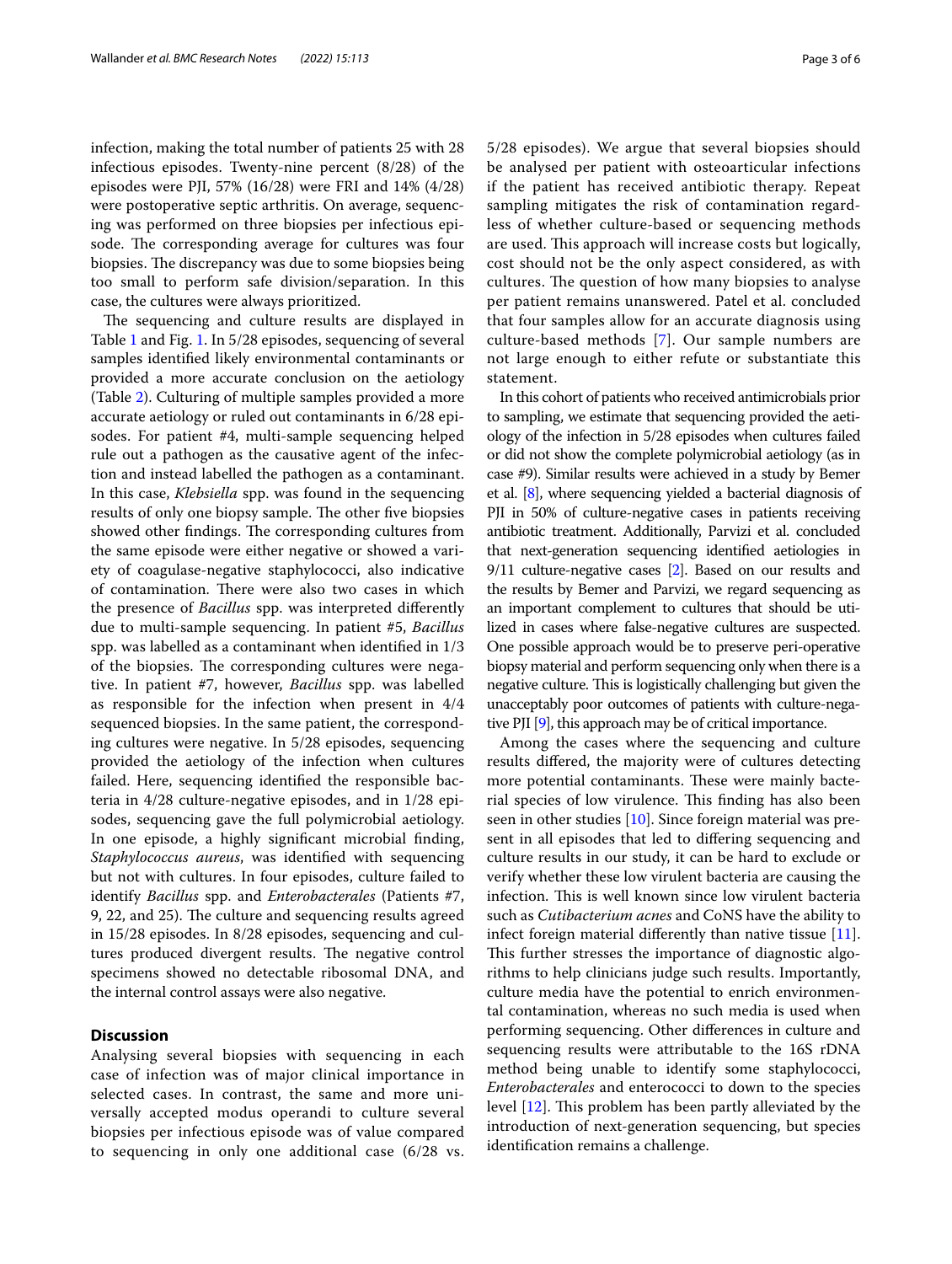| Case no.       | Infection        | <b>Antibiotic treatment</b>                                                                        | Days on antibiotic<br>treatment when<br>sampled | No. biopsies for<br>sequencing/<br>cultured | 16S ribosomal DNA<br>findings <sup>a,b</sup>                       | Culture findings <sup>a</sup>                                                 |
|----------------|------------------|----------------------------------------------------------------------------------------------------|-------------------------------------------------|---------------------------------------------|--------------------------------------------------------------------|-------------------------------------------------------------------------------|
|                |                  | 16S rDNA sequencing yielded the full etiology of the infection opposed to culture                  |                                                 |                                             |                                                                    |                                                                               |
| $7 = 9$        | PJI hip          | Cloxacillin                                                                                        | 11                                              | 4/6                                         | Staphylococcus<br>aureus + Bacillus spp. <sup>d</sup>              | Culture negative <sup>c</sup>                                                 |
| $9 = 7$        | PJI hip          | Cloxacillin                                                                                        | 19                                              | 4/4                                         | S. aureus + Bacillus spp.                                          | S. aureus <sup>e</sup>                                                        |
| 21             | PJI knee         | Cloxacillin + Rifampicin                                                                           | 10                                              | 3/7                                         | S. aureus                                                          | Culture negative                                                              |
| $22 = 19$      | FRI upper limb   | Clindamycin + Trimetho-<br>prim-sulfamethoxazole                                                   | 12                                              | 4/4                                         | Enterobacterales                                                   | Culture negative                                                              |
| 25             | FRI pelvis       | Linezolid                                                                                          | 60                                              | 2/2                                         | Enterobacterales                                                   | Culture negative                                                              |
|                |                  | 16S rDNA sequencing equal to conventional culture in deciding the causative agent of the infection |                                                 |                                             |                                                                    |                                                                               |
| $\mathbf{1}$   | FRI hip          | Imipenem                                                                                           | 7                                               | 2/2                                         | Escherichia, coli                                                  | E. coli                                                                       |
| 5              | Postop arthritis | Cloxacillin                                                                                        | 4                                               | 3/3                                         | Not detected <sup>f</sup>                                          | Culture negative                                                              |
| $\overline{4}$ | Postop arthritis | Cloxacillin                                                                                        | 1                                               | 6/9                                         | Not detected <sup>9</sup>                                          | Culture negative <sup>9</sup>                                                 |
| $\overline{2}$ | Postop arthritis | Cefotaxime                                                                                         | 8                                               | 1/1                                         | E. coli                                                            | E. coli                                                                       |
| 6              | FRI hip          | Isoxazolyl-penicillin                                                                              | $\overline{7}$                                  | $-2/2$                                      | Not detected                                                       | Culture negative                                                              |
| 12             | FRI lower limb   | Clindamycin                                                                                        | 1                                               | 1/1                                         | S. aureus                                                          | S. aureus                                                                     |
| 13             | PJI hip          | Cefuroxime                                                                                         | 3                                               | 7/7                                         | S. aureus                                                          | S. aureus                                                                     |
| 14             | FRI lower limb   | Cefotaxime                                                                                         | 3                                               | 1/1                                         | Not detected                                                       | Culture negative                                                              |
| 15             | FRI hip          | Cefotaxime + Clinda-<br>mycin                                                                      | $\overline{2}$                                  | 5/5                                         | S. aureus                                                          | S. aureus                                                                     |
| 16             | PJI hip          | Cloxacillin + Rifampicin                                                                           | 18                                              | 3/3                                         | Pseudomonas aeruginosa                                             | P. aeruginosa                                                                 |
| 17             | Postop arthritis | Ciprofloxacin                                                                                      | 9                                               | 1/6                                         | Not detected                                                       | Culture negative                                                              |
| $19 = 22$      | FRI upper limb   | Cloxacillin + Penicillin G                                                                         | 3                                               | 2/2                                         | <b>Bacillus cereus</b>                                             | B. cereus                                                                     |
| 23             | FRI lower limb   | Cloxacillin + Clindamycin                                                                          | 1                                               | 2/3                                         | Not detected                                                       | Culture negative                                                              |
| 28             | FRI upper limb   | Prophylaxis only-Clin-<br>damycin                                                                  | 0                                               | 3/3                                         | S. aureus                                                          | S. aureus                                                                     |
| 27             | PJI hip          | Ceftriaxone                                                                                        | 3                                               | 6/6                                         | Streptococcus dysga-<br>lactiae                                    | S. dysgalactiae                                                               |
|                |                  | Different results when comparing conventional culture and 16S rDNA sequencing                      |                                                 |                                             |                                                                    |                                                                               |
| 18             | FRI upper limb   | Isoxazolylpenicillin                                                                               | 28                                              | 1/1                                         | Not detected                                                       | S. aureus                                                                     |
| $20 = 24$      | FRI lower limb   | Isoxazolylpenicillin + Cip-<br>rofloxacin                                                          | 13                                              | 1/5                                         | Enterobacterales + Entero-<br>coccus spp. + Anaerococ-<br>cus spp. | Citrobacter freundii + Ente-<br>rococcus faecalis + Entero-<br>coccus faecium |
| $24 = 20$      | FRI lower limb   | Imipenem                                                                                           | 60                                              | 4/4                                         | Enterococcus spp. <sup>h</sup>                                     | E. faecium                                                                    |
| 26             | FRI pelvis       | Imipenem + Linezolid                                                                               | 13                                              | 6/6                                         | Not detected                                                       | CoNS                                                                          |
| 8              | PJI hip          | Cefuroxime                                                                                         | 3                                               | 7/7                                         | Proteus mirabilis                                                  | P. mirabilis + Corynebacte-<br>rium spp.                                      |
| 3              | FRI spine        | Cloxacillin                                                                                        | 5                                               | 2/2                                         | S. aureus                                                          | S. aureus + Cutibacterium<br>acnes                                            |
| 10             | PJI knee         | Clindamycin                                                                                        | 5                                               |                                             | Acinetobacter spp. $+E$ .<br>faecalis                              | Acinetobacter spp. $+E$ .<br>$faecalis + CoNS$                                |
| 11             | FRI lower limb   | Cloxacillin + Penicillin G                                                                         | 9                                               | 2/2                                         | Not detected                                                       | CoNS                                                                          |

#### <span id="page-3-0"></span>**Table 1** Patient characteristics and results of culture/sequencing

*PJI* prosthetic joint infection; *FRI* fracture related infection; *CoNS* coagulase negative staphylococci; *rDNA* ribosomal DNA; *S. aureus Staphylococcus aureus*, *B. cereus Bacillus cereus*; *S. dysgalactiae Streptococcus dysgalactiae*; *E. coli Escherichia coli*; *Spp.* species; *P. aeruginosa Pseudomonas aeruginosa*; *faecalis Enterococcus faecalis*, *Enterococcus faecium*

<sup>a</sup> Relevant finding defined as presence in at least 50% of the samples in the case of multiple samples

**b** Environmental bacteria excluded from the analysis

c Later biopsies showed *S. aureus* in all biopsies and *B. cereus* in only one biopsy

<sup>d</sup> *B.* c*ereus* in 3/3 biopsies

<sup>e</sup> *B. cereus* in 1/4 biopsies

<sup>f</sup> *S. aureus* in 1/3 biopsies. A clinician would likely regard this fnding as signifcant despite diagnostic criteria. *Bacillus* spp. in 1/3 biopsies

<sup>g</sup> Environmental contaminants excluded through analysing several biopsies

<sup>h</sup> Listed as discrepant since sequencing failed to identify enterococcal species, a disadvantage concerning choice of antibiotic

i Multiple strains of CoNS, suspected contamination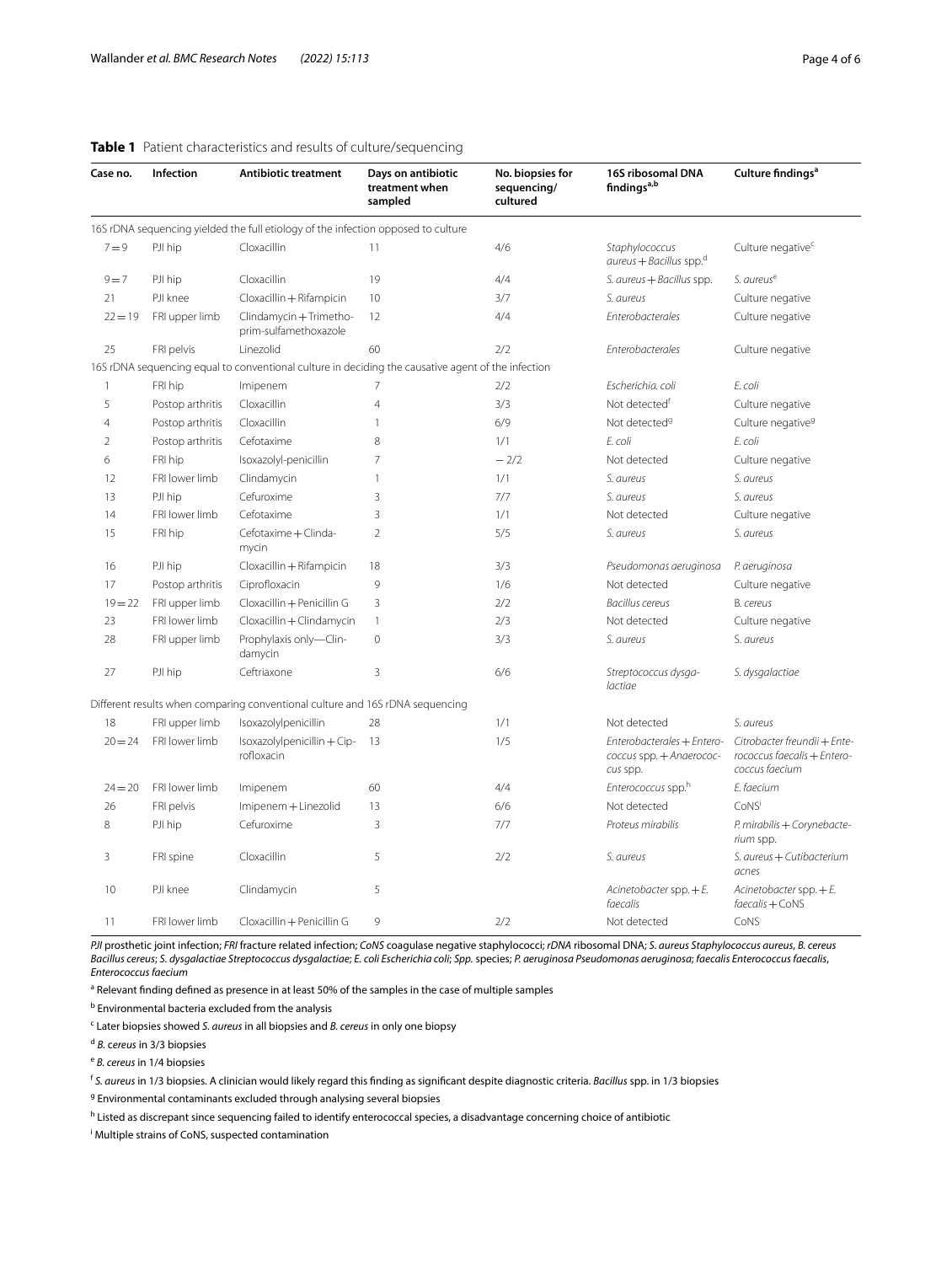|    | Patient no Type of infection         |                | Biopsy <sub>1</sub>         | Biopsy 2                  | Biopsy 3                                            | Biopsy 5         | Biopsy 6          | Biopsy 7      |
|----|--------------------------------------|----------------|-----------------------------|---------------------------|-----------------------------------------------------|------------------|-------------------|---------------|
|    | Œ                                    | Sequencing     | Klebsiella spp.             | Streptocuccus australis   | Ralstonias spp.                                     | Alcalimonas spp. | Flavobacteriaceae | CoNS strain 1 |
|    |                                      | Culture        | CoNS strain 1               | CoNS strain 2             | Culture negative                                    | Culture negative | Culture negative  | CoNS strain 2 |
|    | Postoperative arthritis <sup>a</sup> | Sequencing     | S. aureus                   | Not detected              | Bacillus spp.                                       |                  |                   |               |
|    |                                      | Culture        | Culture negative            | Culture negative          | Culture negative                                    |                  |                   |               |
|    | Œ                                    | Sequencing     | <b>Burkholderia</b> cepacia | Bacillus spp.             |                                                     |                  |                   |               |
|    |                                      | <b>Culture</b> | CoNS                        | CoNS                      |                                                     |                  |                   |               |
|    | 들                                    | Sequencing     | Bacilllus spp.              | S. aureus + Bacillus spp. | S. aureus + Bacillus spp. S. aureus + Bacillus spp. |                  |                   |               |
|    |                                      | <b>Julture</b> | Culture negative            | Culture negative          | Culture negative                                    | Culture negative |                   |               |
| 25 | 窋                                    | Sequencing     | Klebsiella spp.             | Micrococcus luteus        |                                                     |                  |                   |               |
|    |                                      | Culture        | Culture negative            | Culture negative          |                                                     |                  |                   |               |

<span id="page-4-0"></span>